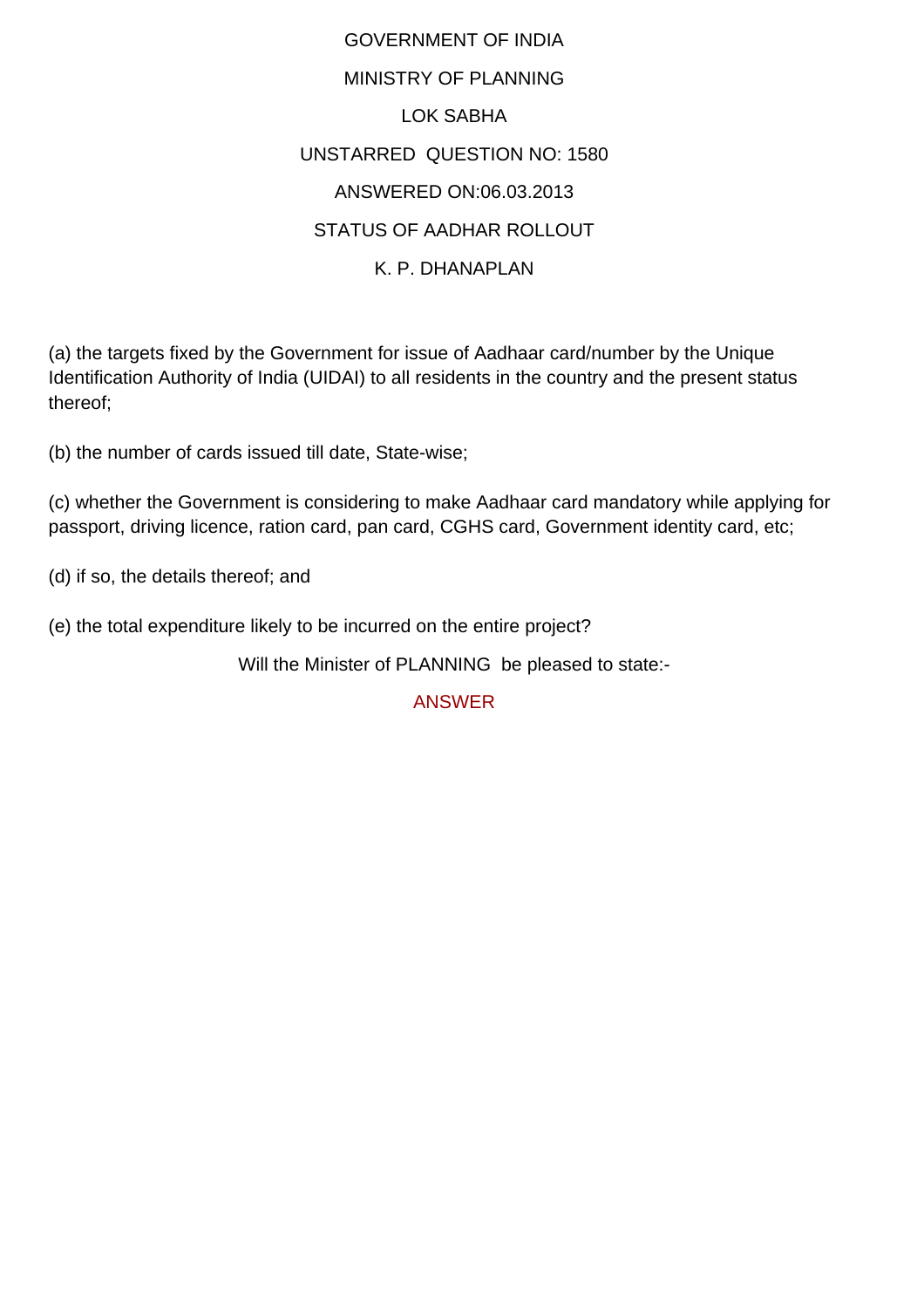## MINISTER OF STATE FOR PARLIAMENTARY AFFAIRS & PLANNING (SHRI RAJEEV SHUKLA)

 (a) The Unique Identification Authority of India(UIDAI) has been mandated to generate & issue unique identification numbers (Aadhaar) to all the residents of India. UIDAI is authorized to enroll, through Multiple Registrars upto 60 crore residents by 2014 in 18 States/UTs as per Annexure-I. The rest of the population will be covered by Registrar General of India(RGI) under National Population Register(NPR) process.

 (b) 27,41,09,826 Aadhaar Numbers have been generated upto 31.01.2013. State-wise details are at Annexure-II.

 (c) & (d) The acceptance of Aadhaar as a Proof of Identity (PoI) and Proof of Address (PoA) by different Central and State Government Departments is an ongoing process. Amongst others the following have notified Aadhaar as PoI and PoA:-

 Ministry of Communications and Information Technology has notified that Aadhaar shall be taken as a valid PoI and PoA after confirming identity and address through the Aadhaar authentication procedure for obtaining telephone and mobile connections.

 Ministry of Finance has recognized Aadhaar as an officially valid documents as PoI and PoA for opening bank accounts.

 Ministry of Petroleum and Natural Gas has recognized Aadhaar as a valid PoI and PoA for obtaining LPG connections.

 Ministry of Road Transport and Highways has issued necessary instructions for recognition of Aadhaar as PoI and PoA for obtaining driving license and registration of vehicles.

 Department of Health and Family Welfare has recognized Aadhaar as PoI and PoA for extending financial assistance to patients below poverty line who are suffering from major life threatening diseases for receiving medical treatment at any of the super specialty Hospitals/Institutions or other Government Hospitals under Rashtriya Arogya Nidhi.

Ministry of Railways has recognized Aadhaar as a valid PoI for rail travel.

 Election Commission of India has accepted Aadhaar as an alternative PoI and PoA at the time of polls in absence of Election Photo Identity Card.

 Some of the State/UT Government viz. Sikkim, Tripura, Andhra Pradesh, Jammu & Kashmir, Chandigarh, Nagaland, Haryana, Manipur and Rajasthan have also recognized Aadhaar as one of the PoI and PoA for their various resident centric schemes.

 (e) The UID Scheme is a Central Sector Scheme. The Government has, till date, approved a total of Rs. 8962.06 crore for the Aadhaar project. The year-wise expenditure on the Aadhaar project has been as under:-